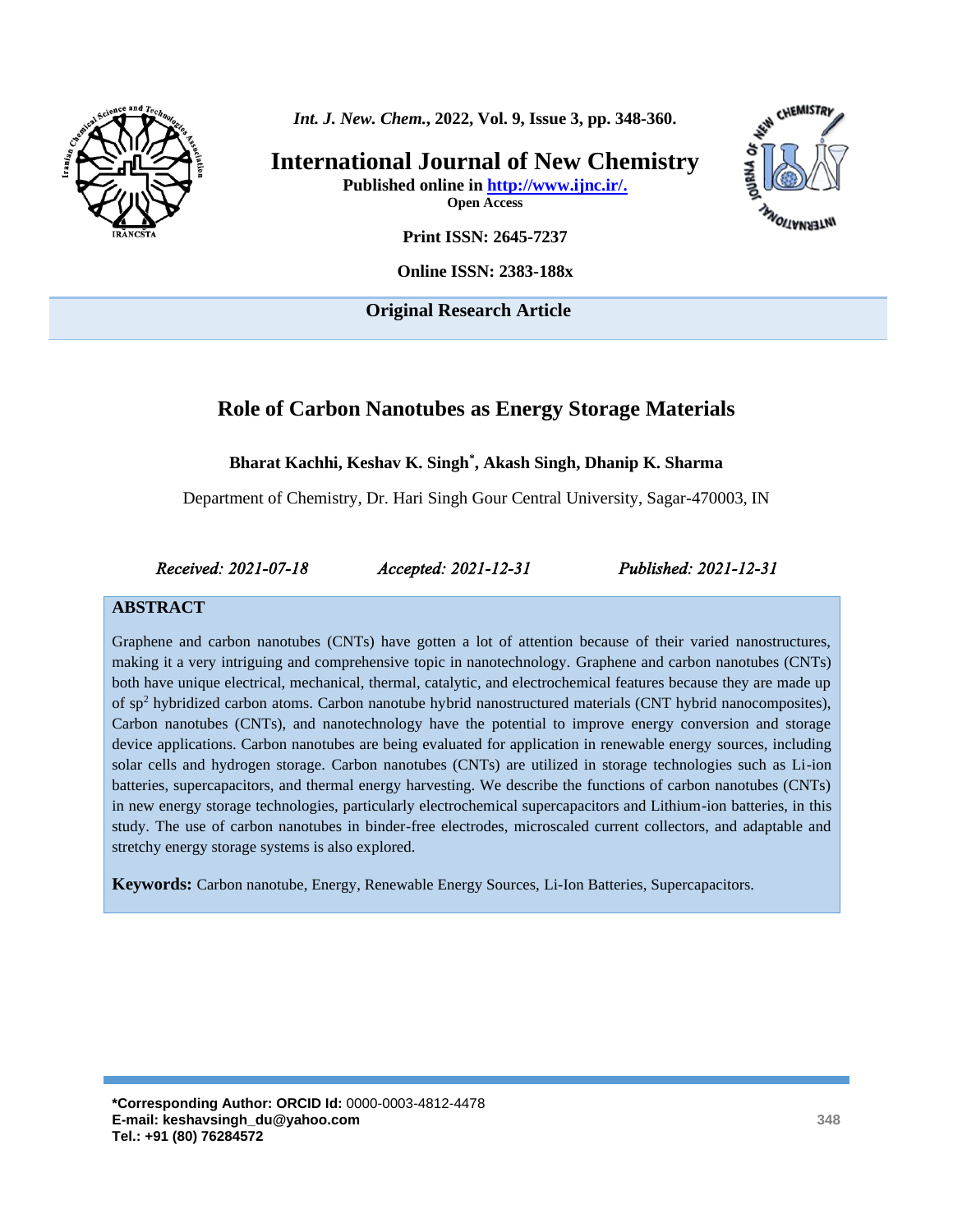### **Introduction**

The carbon nanotube was first invented by Sumio Iijima[1], who used an arc-discharge evaporation approach to make graphitic carbon helical microtubules. CNT has good electrical properties, a large surface area, and is a good conductor and absorber. CNTs are formed up of single or multiple graphene sheets with open or closed ends with elongated, gossipy barrels shaped tubules constituted of graphite coatings with sizes varying from a few nanometers to 100 nanometers with approximately to 132,000,000:1 circumference ratios [2].The fullerene structural family includes nanotubes [3]. The term originates from graphene, a lengthy, hollow structure with one-atom-dense carbon sheets as walls.Fullerenes and carbon nanotubes are the type of sp2 hybridized in a hexagonal honeycomb lattice in an array of atoms, similar to graphite[4]. Three of the valence shell atoms are chemically bonded in sp2 hybridization, leaving one free electron, known as the electron. Carbon nanotubes, for example, have extended electron clouds and exhibit a large swath of remarkable electrical and thermal conductivity features[5]. Carbon nanotubes are tube-shaped substances consisting entirely of carbon. Nanoscale measures its diameter, which is far too small[6]. Carbon nanotubes are produced by rolling graphene sheets into cylinders [7]. Here, CNTs are one of the allotropes of carbon that fall between fullerene cages and flat graphene.



**Figure 1.**Multi-levelengineeringrangingfrombasicresearchtonanoengineeringis requiredforthe massproduction ofCNTs.

Because of its outstanding electrical and mechanical characteristics, carbon nanotubes are utilized as electrode material.The relatively inexpensive price of the carbon source materials

.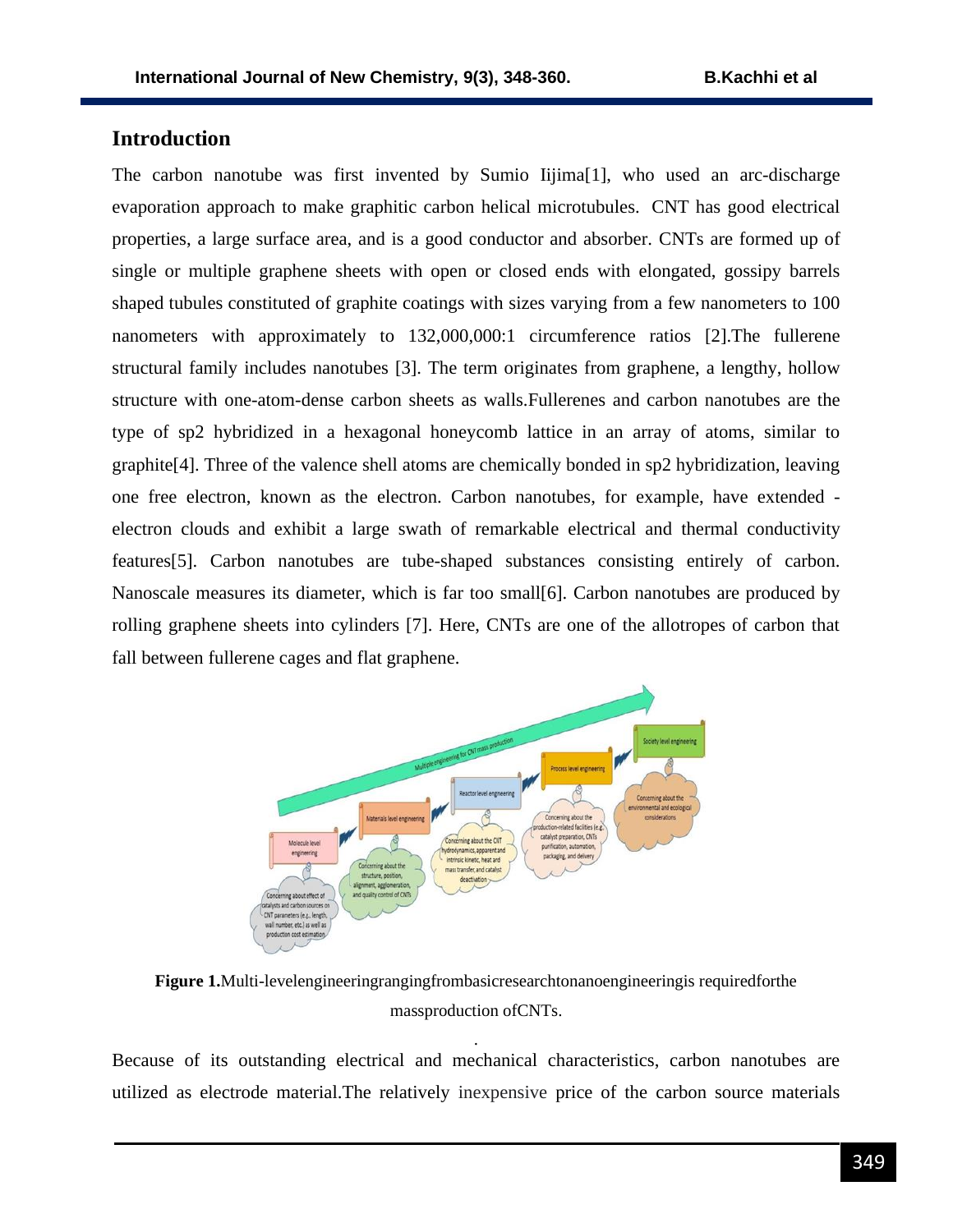consumed in making CNTs, gadget manufacture is gaugeable and feasible from a financial standpoint [8].The electrochemical behavior of CNTs is influenced by two distinct regions: the CNT sidewall and the tube ends. The electrochemical characteristics of the CNT walls are analogous to that of highly oriented pyrolytic graphite's basal plane, while The cylinder endings' chemicalelectroactivity is equivalent to the border plane of distinctly crystalline

pyrolyzed graphite[9].

# ❖ **Literature Review:**

## **Type of CNTs:**

# **Single-Walled Carbon Nanotubes (SWCNTs)**

Single-walled carbon nanotubes are a type of nanotube with only one wall (SWCNTs).



**Figure 2.** Single-walled carbon nanotubes structure [10].

A graphene sheet coiled into a cylinder or tubular with a diameter ranging from 0.4 to 2 nanometers is a single-walled carbon nanotube. Obesity of the stem wall is assessed graphene sheets with a thickness of  $0.34$  nm were used [11, 12]. The quantity of unit vectors in deuce ways in the graphene beehive crystal grid is determined by a pair of parameters (m, n) in the enclosed graphene sheet. They are known as twisty nanotubes if  $m = 0$ , and recliner nanotubes if  $n = m$ , otherwise, they're referred to as chiral [2].

## **Multiple Walled Carbon Nanotubes (MWCN)**

Carbon nanotubes with multiple walls are mainly composed of several rolled graphene layers (MWCNTs).AnMWCNTis made up of two or more coaxial carbon nanotubes as well as a 0.34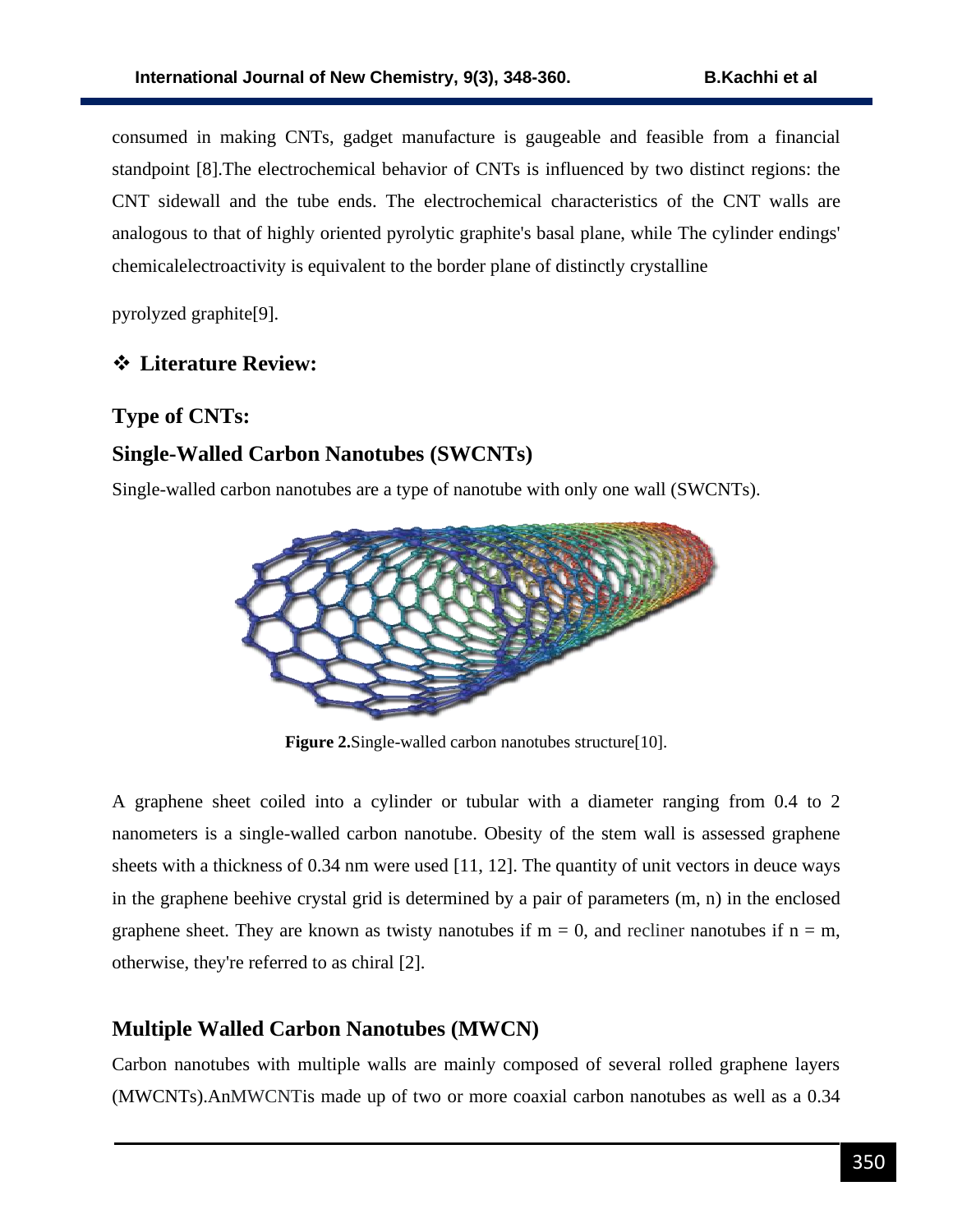nm inner-cover range. MWCNTs have a diameter ranging from 3 to 30 nm [40]. Multi-walled nanotubes have a stronger tensile strength than single-walled nanotubes because the interlayer spacing between graphene sheets is around 3.3Å [14].



**Figure 3.** Multiple Walled Carbon Nanotubes shape [13].

## **Synthesis of Carbon Nanotubes**

There are various types of synthesis methods available for carbon nanotubes. laser ablation method,Arc discharge (AD), chemical vapor deposition method (CVD) are generally considered:

# **Arc Discharge Method**

CNTs are made from carbon waste from graphite electrodes using the arc-discharge method [1]. CNTs were synthesized using the arc discharge process at high temperatures (above 1800°C). A stream of 50 amps is transferred between two graphite electrodes with various potentials in the arc discharge method.The electrodes are maintained at 1mm throughout, and the anode is moved nearer to the cathode until an arc appears. Chamber nanotubes, as well as by-products, can be recovered after cooling and depressurization, and are typically put on the cathode [15].

## **Laser Ablation Method**

An inert gas forinstance N<sub>2</sub>, Ar, He, etc.,appears a laser beam vaporizes a huge graphite sheet. The powerful laser pulses melted a carbon target that was put in a tube Incinerator and warmed to roughly 1200 C [16,17].MWCNTs with an interior dimension of 0.01 to 0.02 mm as well as a circumference of around 0.1 mm are formed when one and the other electrodes are constructed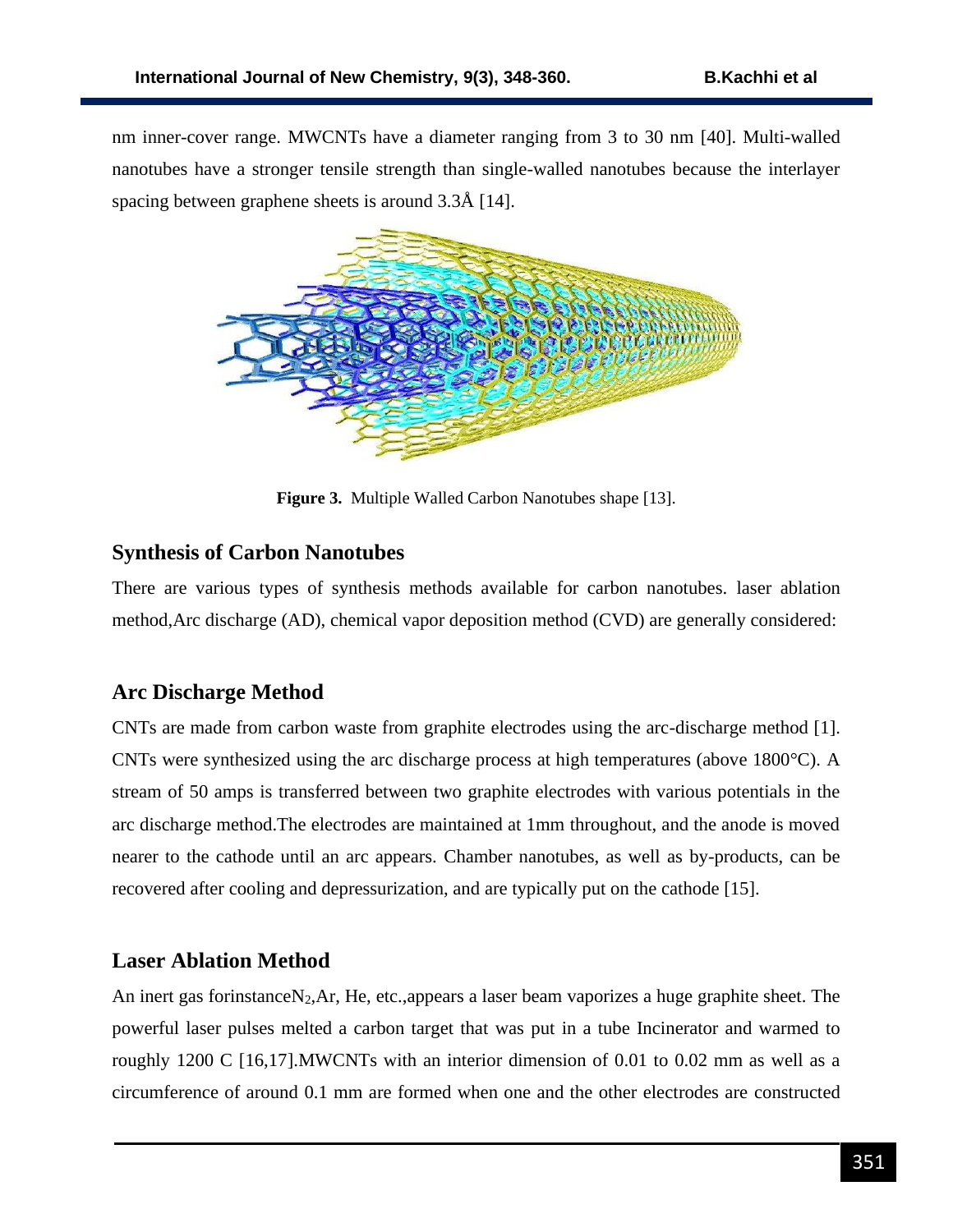of unmixed graphite [18]. The nanotubes are transported to the copper collector by argon flowing through the chamber. Nanotubes and byproducts as an example of fullerenes and amorphous carbon are overcoated on a chamber's sidewalls after it has been cooled. Van der Walls made it possible for the newly formed SWNT to come together.

### **Chemical Vapour Deposition Method (CVD)**

Because metal instigators are used in the combustion of hydrocarbon vapors, chemical vapor deposition (CVD) is also known as catalytic chemical vapor deposition (c-CVD) [19]. The CVD approach entails the breakdown of a gaseous or volatile carbon molecule catalyzed by metallic nanoparticles in the appearance of a catalyst at temperatures around 700–1100 °C. For largescale manufacturing, this method is favored.

#### **Renewable Energy Sources**

#### **Hydrogen Storage**

CNTs are good hydrogen adsorbents because of their elevated surface area and aperture segments percentage.The incorporation of hydrogen is proportionate to one and the other factors, along with an adsorbent material's gas adsorption is known to be affected by pressure and temperature [20]. CNTs with hollow structures are lightweight and can hold hydrogen at a higher density than liquid or solid hydrogen. The hydrogen inside can be gradually released and used as an energy source via thermal control [21].At pressures as high as 112.169 kg/cm² and temperatures fluctuate via 250 to 1400 \_C, researchers tested hydrogen adsorption on different CNTs[22]. In their tests, they discovered all of the CNTs looked at had superior hydrogen desiccations. The excessive rate of absorption was about 0.1 weight percent. The US Department of Energy's expectations for CNT-based hydrogen storage has not been reached. [23].

#### **Solar Cells**

Solar cells have a lot of potential as a renewable and alternative source of electricity As a result So long as the sun appears to be an abundant source of energy, Photons absorbed the sun's energy is turned into electrical power in a photovoltaic appliance. When a photon is ejecting, its power is approximately identical to that of an electron. As a result, the remaining energy is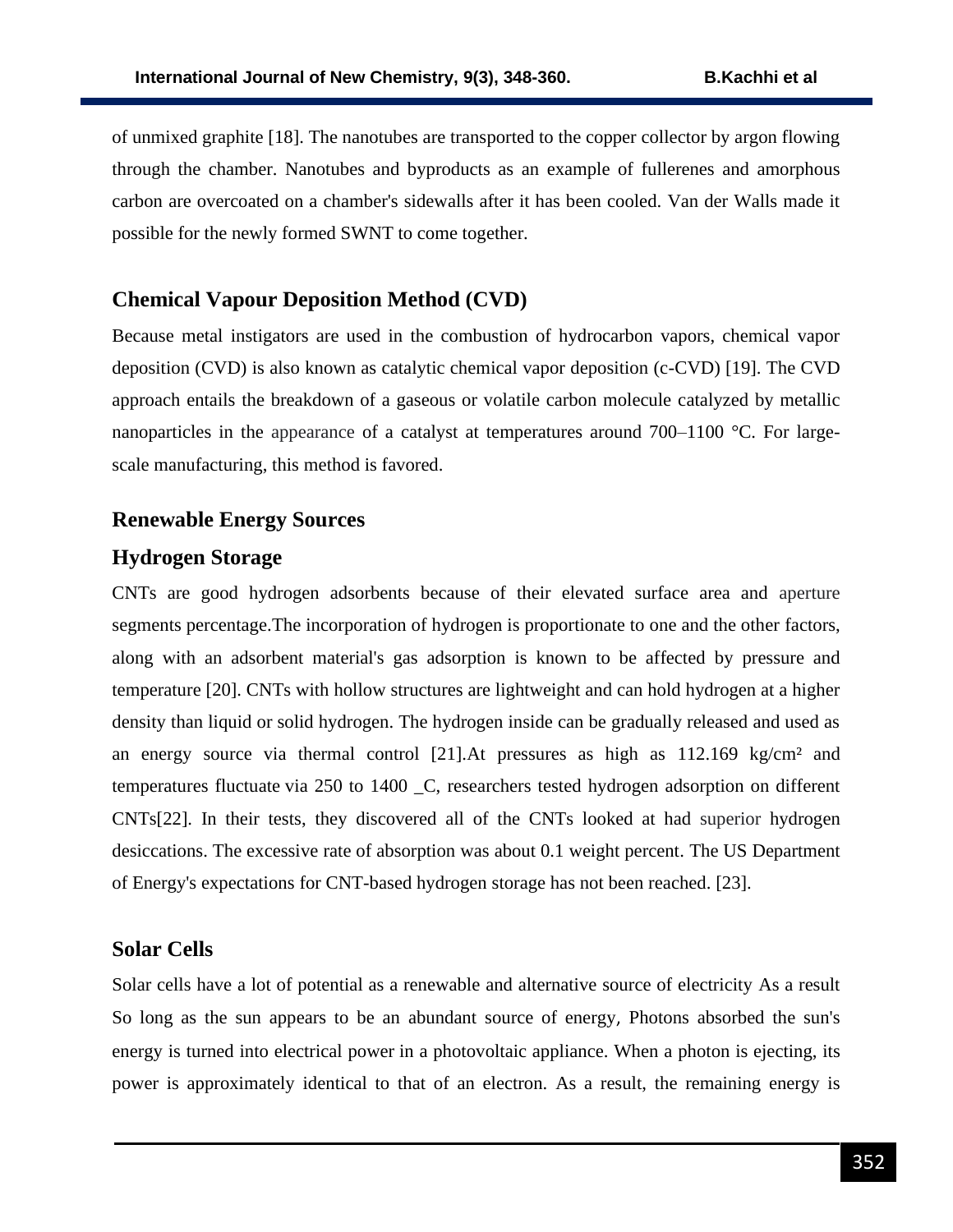transformed into heat and dissipated. Organic solar cells have poor total efficacy of energy transformation, which is only of their key advantages. [24]. The most reasonable method for embedding CNTs into solar cells is to combine them with a related polymer that donates electrons as a solution. A narrow translucent particulate grid (59-121 nm) is then twisted with the slurry [25]. Glass or plastic electrodes with indium tin oxide and a poly (3,4ethylenedioxythiophene): poly (styrenesulfonate) coating are widely used [26]. Furthermore,the physical and electrical characteristics of CNTs couldbe improved bycrosslinking, such as utilizing nucleic acids, to increase their solubility in liquids for integration in a matrix. Due to their strong electron affinity, polymers combined with CNTs are a cost-effective and speedy method toward the ionization of excitation energy. With an excessive yield, Free electrons are isolated from the excitation energy. Makes it possible to achieve better energy conversion efficiency [27].

### **CNTs for Energy Storage Devices**

#### **Li-Ion Batteries**

Plug-in hybrid electric vehicles (PHEVs),Hybrid electric vehicles (HEVs),and electric vehicles (EVs) can all be used in ordinary routines to diminish our reliance on fossil fuels. For ongoing development in these applications, advanced energy transformation technologies with elevateddensity of power, rising energy extended period of existence, moreover, excessive-power resistance are required. [28]. Because of their magnificent electrical conductivity, a broad region of a particular surface, and stability of the structure, carbon nanocomposites, Graphene, and carbon nanotubes, in particular, are being widely investigated for potential battery applications.These nanostructured materials have the potential to give: (1) high especial surface area; (2)enhanced ionic and electronic conductivity; (3)quick movement of mobile species; (4) mechanical resilience; and (5)improved surface reactivity when utilized as electrodes in lithium batteries [29]. The energy density, charge/discharge cycle rate, and self-discharge current of LIBs are all high. With a lower working strong volumetric/gravimetric power output and potential Li–S battery is less harmful to the environment and less expensive, while Li–O2 batteries have a very elevated energy density(Figure 4).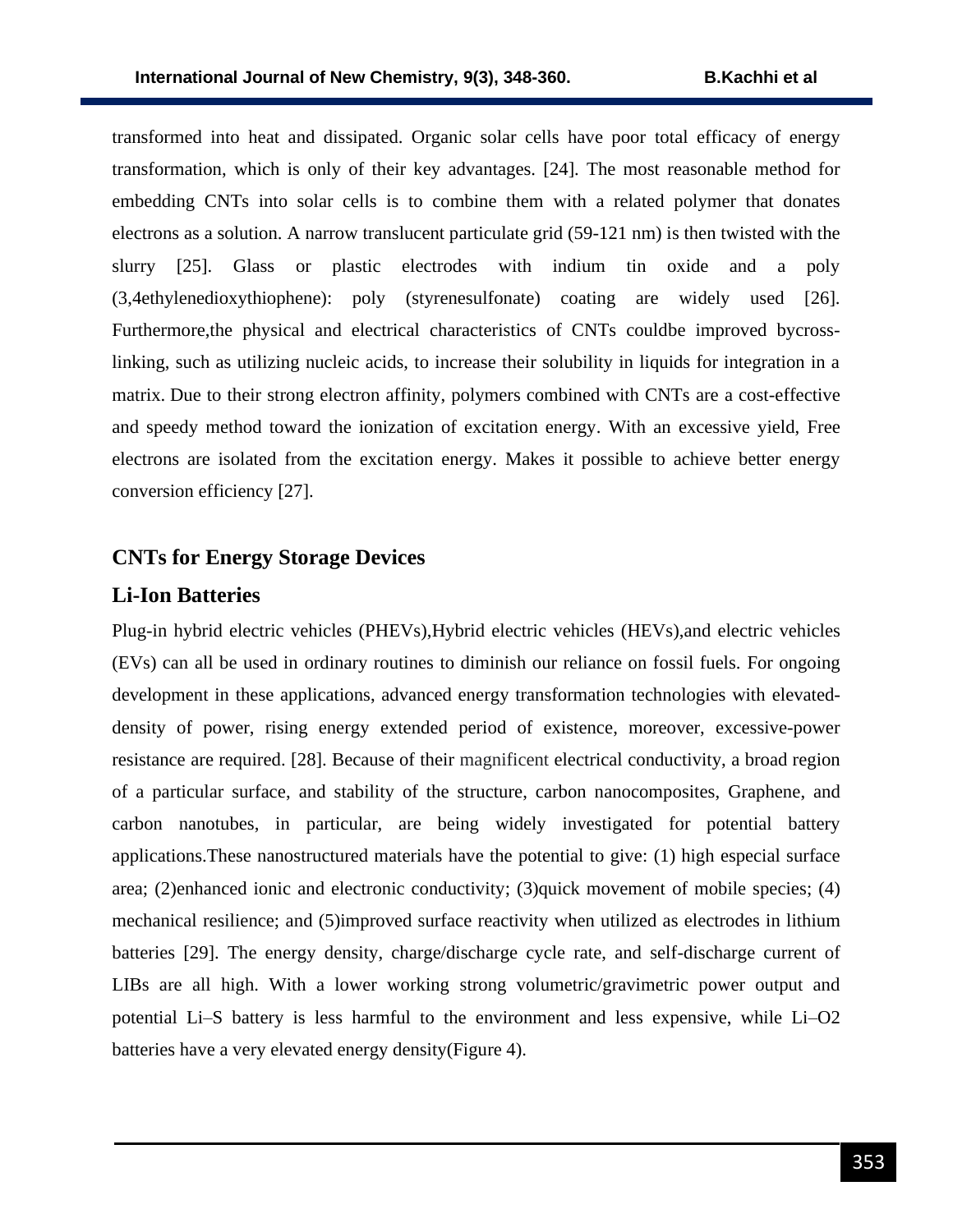

**Figure 4.** Schematic representation of Li-ion, non-aqueous Li–O2, and Li–S batteries.[29] Copyright 2016 Royal Society of Chemistry

Because graphite is the most widely utilized anode, to improve Li-ion electrodes, carbon nanotubes should be used in general (with some homogeneous characteristics to CNTs). Graphite has a capability specific to 350 (mAh)/g (gravimetric) and 770 (mAh)/cm3 in most commercial batteries (volumetric). Graphite is a long-lasting material with negligible capacity fading even after When compared to Li+/Li, it has a number or more of charge/discharge cycles and steers at a current of 0.1 V.Now attempts at hybrid electric vehicle applications, however, have attentiveto novel anode substances with somewhat higher positive insertion voltages concerning Li+/Li to While charging at high rates, decrease the risk of large-surface-area Li plating.At 50% capacity, batteries in hybrid electric vehicles are charged at a rate of 10% of the overall charge/discharge capability.As a consequence, when fully charged, the optimum negative electrode for future vehicle networks could have a 0.5 V charge/discharge potential versus Li+/Li. As a result, higher-potential transition metal oxides are being considered for next-generation anode technologies [30].

#### **Supercapacitors**

Supercapacitors manifest elevated energy arcadecoherenceconsiderable 93% for up to 102–103 cycles, they are reasonably constant[31]. Pseudocapacitors and electric double-layer capacitors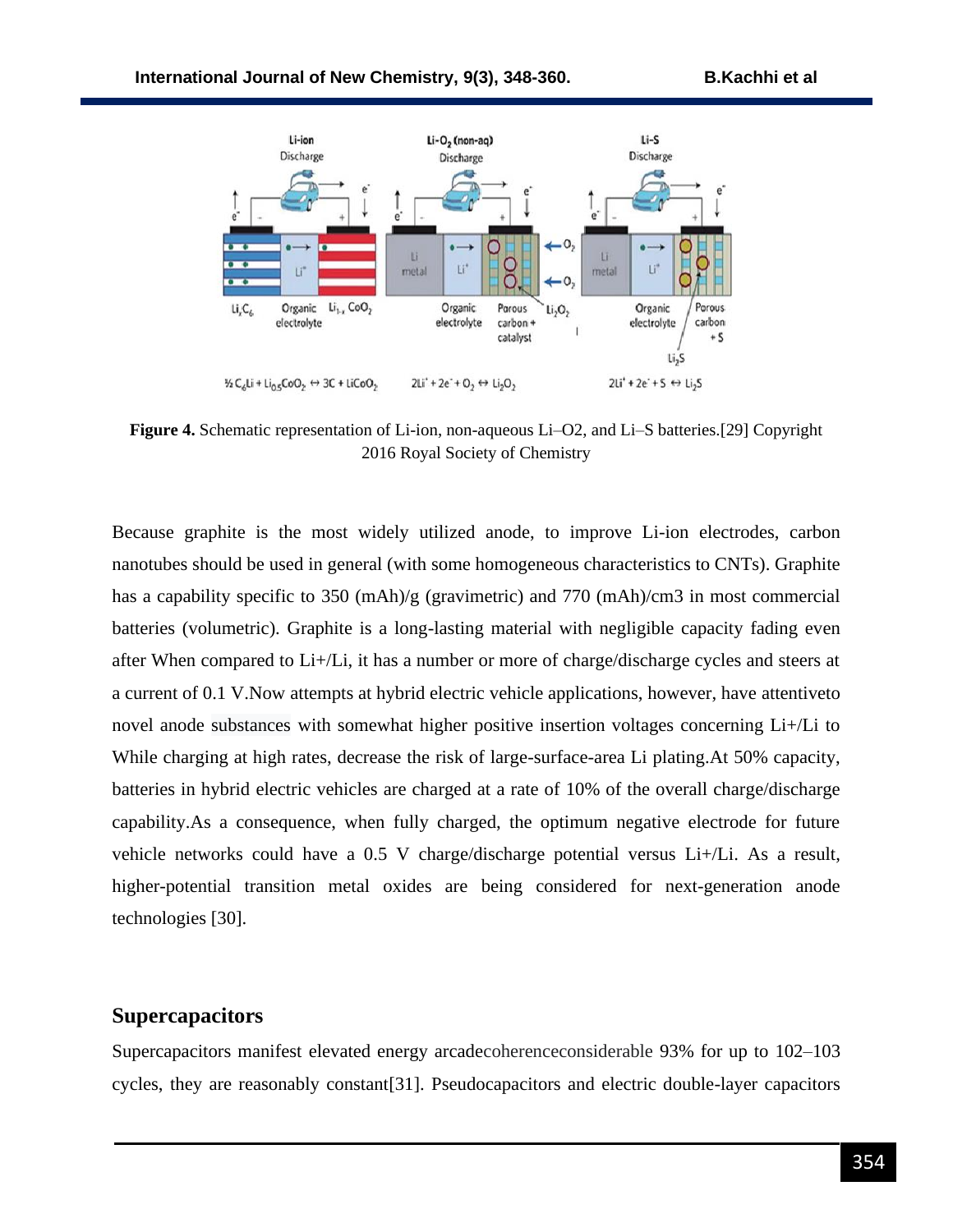(EDLCs) are two distinct kinds of electrochemical capacitors. The electrodes for these technologies are composed of porous carbon materials such as activated carbon, carbon nanotubes (CNTs), graphene, conducting polymers, templated carbons, and metal oxides. [32].In the year 2000, a study looked at the electrochemical impedance performance of MWNT plates and discovered that it was related to the materials' studies and chemical content. Because of the central canal, macropores existand were shown to allow for facile ion access to the electrode/electrolyte functionality and charging of the electrical double layer. When the MWNTs were oxidized and the surface functionality was varied, pseudofaradaic reactions were identified. Specific capacitance values ranged upto 3 to 134  $F/g$ , turn MWNT agglutination settings and aftercare, only with a higher priorityobtained Once it was discovered that Faradaic reactions existed [33].The highest specific capacitance of arc-generated SWNTs was determined to be 170  $F/g$ , with a high energy volume of 20 kW/kg a high power density of 6.4 (W h)/kg. A warm-up at 1000 °C is required to increase overall inductance and reduce the SWNT-electrode resistivity. The increased resistance is due to the SWNTs' particular level of volume increasing [34].

#### **CNTs for Thermal Energy Harvesting**

Thermogalvanic Cells:A term galvanic cell, sometimes called a thermowell, seems to be a thermal power exchanger which converts poor-quality temperatures into electric power through an electrochemical process.So, because two half cells inside the setup are kept in various warm conditions, the moderators' redox potential outcomes at the cathode as well as the anode differ[35].An external circuit can be used to accelerate electrons, allowing current and power to be generated.Thermocell with a Ferro-/ferricyanide redox couple a show in figure 4 [36]. The electrons created by the oxidation of ferrocyanide at the warm anode pass through an external circuit before being spent in a reduction of ferricyanide at the cooled cathode [37]. The natural diffusion and convection of the electrolyte prevent the accretion of reaction result in either halfcell, making it mandatory for moving mechanical components [38].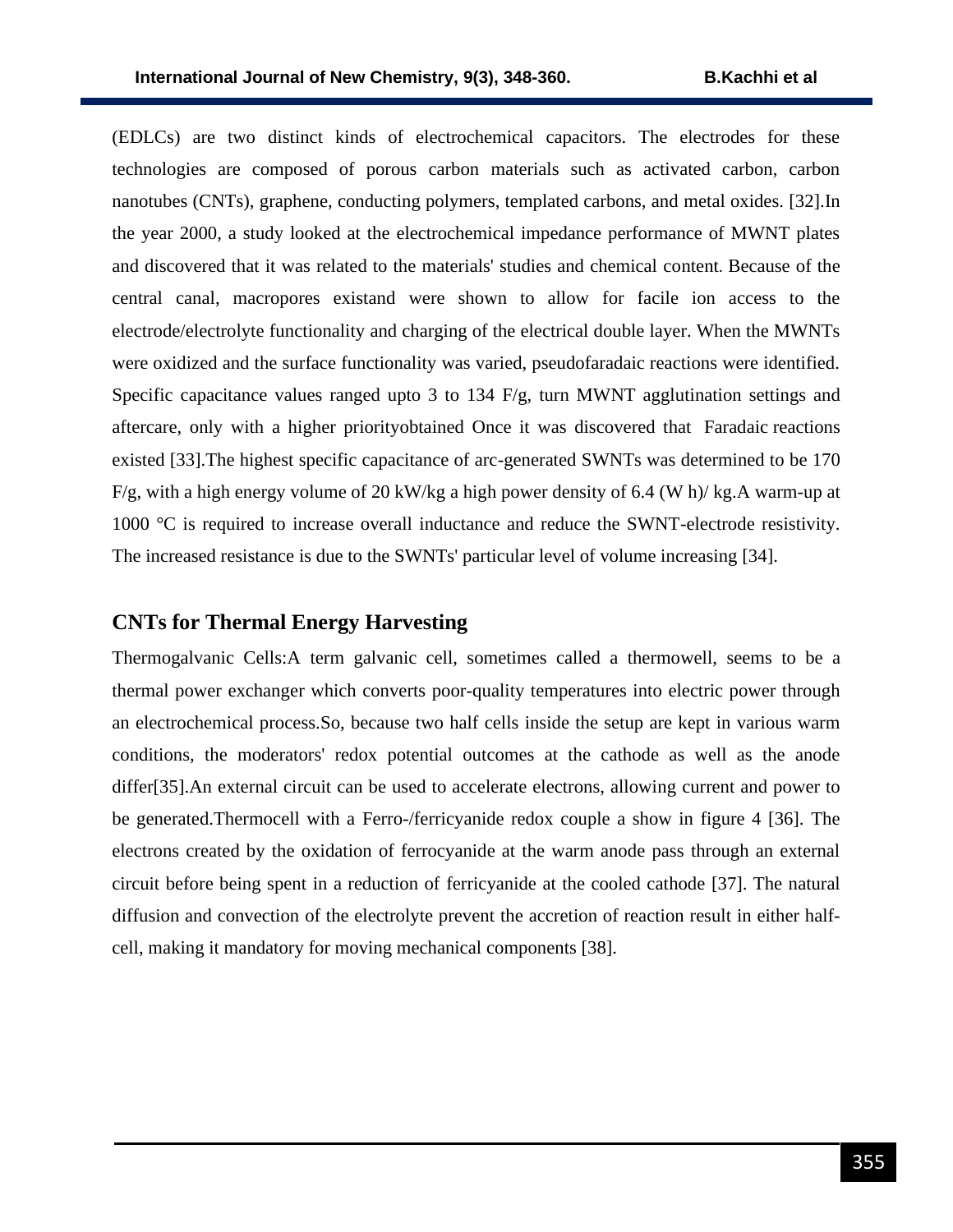

**Figure 5.** Ferro-/ferricyanide redox thermogalvanic cell [36] Copyright by 2012 Springer.

# **CNTs for Energy Conversion**

Electric power can be stored in two ways, the greatest examples of which are a capacitor and a battery. In a battery, when two electroactive entities undertake oxidation and reduction, the available chemical energy is converted into work by the release of charges [39].

# **Conclusions and Future Outlook**

Carbon nanotubes' very distinctive physical features have been demonstrated for photovoltaic appliances, enhanced, electrochemical capacitors, hydrogen as well as solar cell conversion. Whenever storage is a concern, hydrogen could be maintained like a cosolvent. Unless the stability of the hydrogen deposit is an issue, an alternative method of releasing the imbibed hydrogen for use during storage is required. It doesn't appear likely that carbon nanotubes might be used to store hydrogen. CNTs are utilized in solar collectors because they have stronger thermal and electrical conductivities. Organic solar cells have a short lifespan because they degrade in light. Organic solar cells that are long-lasting and affordable are a major research topic. In the future, supercapacitors and thermocells will undoubtedly play a vital role in power delivery systems and hybrid energy storage for both enormous and residential schemes. The converted waste heat can be retained and then release as needed because these two systems are merged into one gadget. These will not only technological trends improve cars and portable electronics, but they will also transform medical, military, and consumer products, due to the substantial leap forward in the field of energy collection.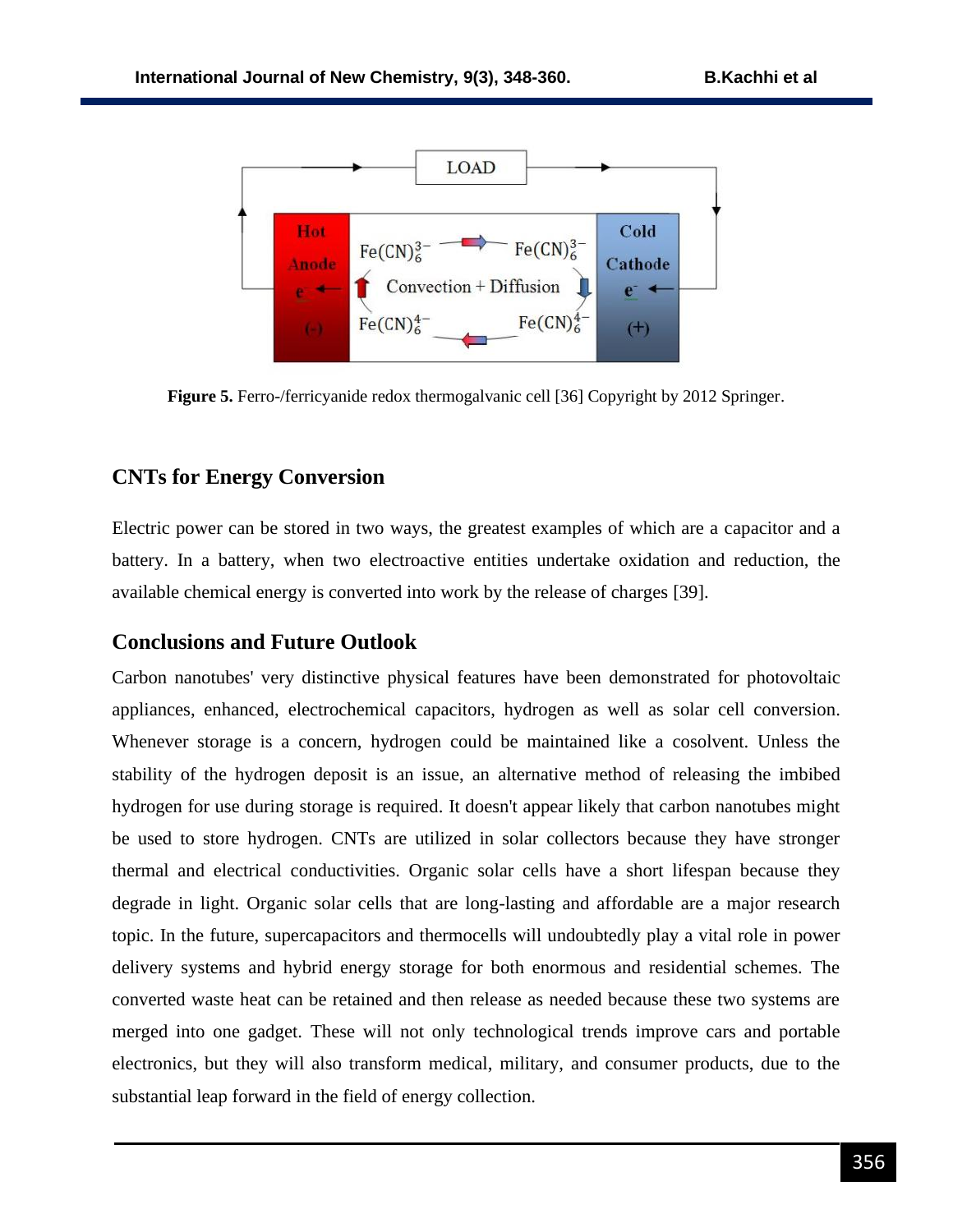### **References**

[1] Iijima, S. Helical microtubules of graphitic carbon. *Nature* **354,** 56–58 (1991).

[2] Belin, T. & Epron, F. Characterization methods of carbon nanotubes: a review. *Materials Science and Engineering: B* **119,** 105–118 (2005).

[3] Kroto H.W., Walton D.R.M. (Eds.) The Fullerenes: New... Available at: https://sciarium.com/file/21914/.

[4] Rahmandoust, M. & Öchsner, A. Buckling Behaviour and Natural Frequency of Zigzag and Armchair Single-Walled Carbon Nanotubes. *Journal of Nano Research* **16,** 153–160 (2012).

[5] Mohammad Taghi Ahmadi, J. F. W. Carbon-Based Materials Concepts and Basic Physics: Mohammad Taghi Ahm. *Taylor & Francis* (2018). Available at: https://www.taylorfrancis.com/chapters/edit/10.1201/9781315217185-2/carbon-based-materialsconcepts-basic-physics-mohammad-taghi-ahmadi-jeffrey-frank-webb-razali-ismail-moonesrahmandoust.

[6] Varshney, K. Carbon nanotubes: a review on synthesis, properties, and applications. *International journal of engineering research and general science* **2,** 660–677 (2014).

[7] Kaushik, B. K. & Majumder, M. K. Carbon Nanotube-Based VLSI Interconnects. *SpringerBriefs in Applied Sciences and Technology* (2015). doi:10.1007/978-81-322-2047-3.

[8] Kierzek, K., Frackowiak, E., Lota, G., Gryglewicz, G. & Machnikowski, J. Electrochemical capacitors based on highly porous carbons prepared by KOH activation. *Electrochimica Acta* **49,** 515–523 (2004).

[9] Banks, C. E. & Compton, R. G. New electrodes for old: from carbon nanotubes to edge plane pyrolytic graphite. *The Analyst* **131,** 15–21 (2006).

[10] Thostenson, E. T., Ren, Z. & Chou, T.-W. Advances in the science and technology of carbon nanotubes and their composites: a review. *Composites Science and Technology* (2001). Available at: https://www.sciencedirect.com/science/article/abs/pii/S026635380100094X.

[11] Tserpes, K. & Papanikos, P. Finite element modeling of single-walled carbon nanotubes. *Composites Part B: Engineering* **36,** 468–477 (2005).

[12] Li, C. & Chou, T.-W. A structural mechanics approach for the analysis of carbon nanotubes. *International Journal of Solids and Structures* **40,** 2487–2499 (2003).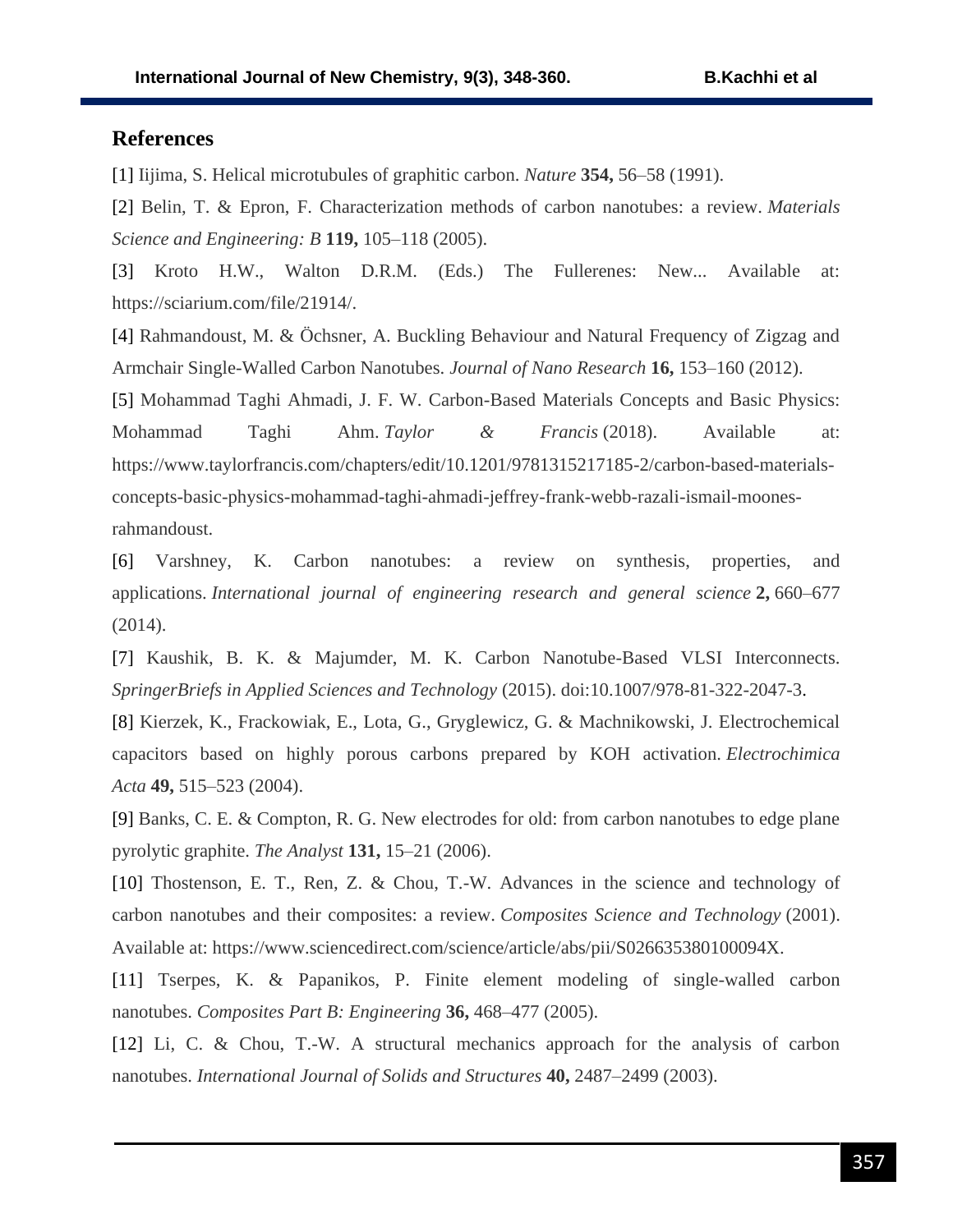[13] Vairavapandian, D., Vichchulada, P. & Lay, M. D. Preparation and modification of carbon nanotubes: Review of recent advances and applications in catalysis and sensing. *Analytica Chimica Acta* **626,** 119–129 (2008).

[14] Dresselhaus, M. S., Dresselhaus, G. & Saito, R. Physics of carbon nanotubes. *Carbon* (2000). Available at:

https://www.sciencedirect.com/science/article/abs/pii/0008622395000178.

[15] Trojanowicz, M. Analytical applications of carbon nanotubes: a review. *TrAC Trends in Analytical Chemistry* **25,** 480–489 (2006).

[16] Guo, T., Nikolaev, P., Thess, A., Colbert, D. T. & Smalley, R. E. Catalytic growth of singlewalled nanotubes by laser vaporization. *Chemical Physics Letters* (2000). Available at: https://www.sciencedirect.com/science/article/abs/pii/000926149500825O.

[17] Hafner, J. H. *et al.* Catalytic growth of single-wall carbon nanotubes from metal particles. *Chemical Physics Letters* (1998). Available at: https://www.sciencedirect.com/science/article/abs/pii/S0009261498010240.

[18] Lebedkin, S. *et al.* Single-wall carbon nanotubes with diameters approaching 6 nm obtained by laser vaporization. *Carbon* (1970). Available at: https://www.infona.pl/resource/bwmeta1.element.elsevier-bfe754c5-e9b3-31b4-81d5 cd69fb6c8b20.

[19] Venkataraman, A., Amadi, E. V., Chen, Y. & Papadopoulos, C. Carbon Nanotube Assembly and Integration for Applications - Nanoscale Research Letters. *SpringerOpen* (2019). Available at: https://nanoscalereslett.springeropen.com/articles/10.1186/s11671-019-3046-3.

[20] Darkrim, F., Malbrunot, P. & Tartaglia, G. Review of hydrogen storage by adsorption in carbon nanotubes. *International Journal of Hydrogen Energy* **27,** 193–202 (2002).

[21] Shi, D., Guo, Z. & Bedford, N. Carbon Nanotubes. *Nanomaterials and Devices* (2014). Available at:  $\alpha$ 

https://www.sciencedirect.com/science/article/pii/B9781455777549000032?via=ihub.

[22] Tibbetts, G. G., Meisner, G. P. & Olk, C. H. Hydrogen storage capacity of carbon nanotubes, filaments, and vapor-grown fibers. *Carbon* (2001). Available at: https://www.sciencedirect.com/science/article/abs/pii/S0008622301000513.

[23] Ong, Y. T., Ahmad, A. L., Zein, S. H. S. & Tan, S. H. A review on carbon nanotubes in environmental protection and green engineering perspective. *Brazilian Journal of Chemical*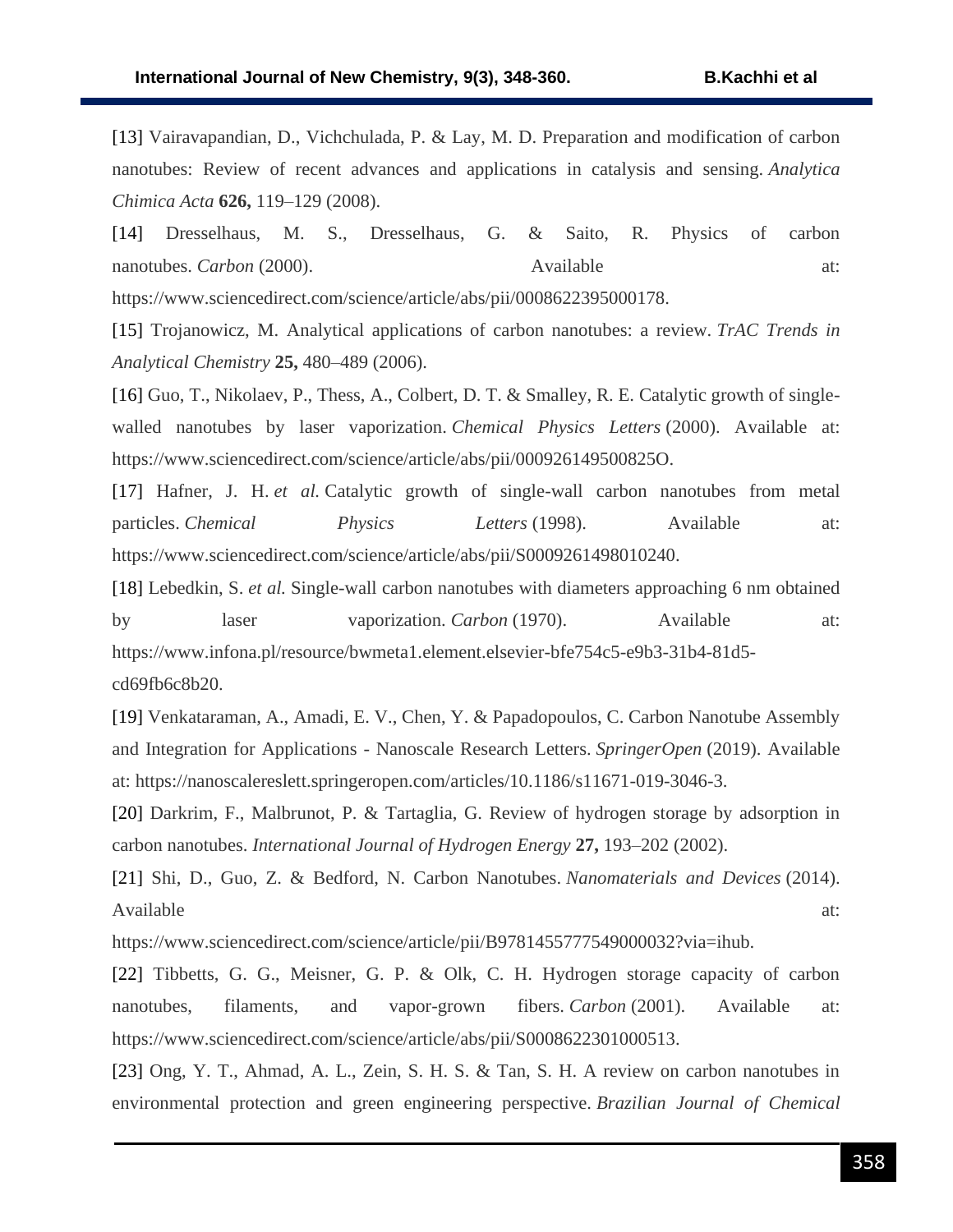*Engineering* (2010). **Available** at:

https://www.scielo.br/j/bjce/a/LQ6X7LcrZnbWrhFMpnBGsVh/?lang=en.

[24] Wong, K. V. & Bachelier, B. Carbon Nanotubes Used for Renewable Energy Applications and Environmental Protection/Remediation: A Review. *Journal of Energy Resources Technology* **136,** (2013).

[25] Sgobba, V. & Guldi, D. M. Carbon nanotubes as integrative materials for organic photovoltaic devices. *J. Mater. Chem.* **18,** 153–157 (2008).

[26] Cataldo, S., Salice, P., Menna, E. & Pignataro, B. Carbon nanotubes and organic solar cells. *Energy & Environmental Science* (2011). Available at: https://pubs.rsc.org/en/content/articlelanding/2012/EE/C1EE02276H.

[27] Scharber, M. C. *et al.* Design Rules for Donors in Bulk‐Heterojunction Solar Cells-Towards 10 % Energy‐Conversion Efficiency. *Wiley Online Library* (2006). Available at: https://onlinelibrary.wiley.com/doi/10.1002/adma.200501717.

[28] Fan, W., Zhang, L. & Liu, T. Graphene-Carbon Nanotube Hybrids for Energy and Environmental Applications. *Ghent University Library* (1970). Available at: https://lib.ugent.be/catalog/ebk01:3710000000943925.

[29] Cheng, H., Shapter, J. G., Li, Y. & Gao, G. Recent progress of advanced anode materials of lithium-ion batteries. *Journal of Energy Chemistry* (2020). Available at: https://www.sciencedirect.com/science/article/abs/pii/S2095495620306197.

[30] Carbon Nanotubes for Photoconversion and Electrical Energy Storage. *ACS Publications* Available at: https://pubs.acs.org/doi/abs/10.1021/cr9003314.

[31] Wilson, I. A. G., Hall, P. & Rennie, A. Energy storage in electrochemical capacitors: designing functional materials to improve performance. *Energy & Environmental Science* (2016). **Available** at:

https://www.academia.edu/5480796/Energy\_storage\_in\_electrochemical\_capacitors\_designing\_f unctional\_materials\_to\_improve\_performance.

[32] Wang, Y. *et al.* Mesoporous Transition Metal Oxides for Supercapacitors. *MDPI* (2015). Available at: https://www.mdpi.com/2079-4991/5/4/1667/htm.

[33] Frackowiak, E., Metenier, K., Bertagna, V. & Beguin, F. Supercapacitor electrodes from multiwalled carbon nanotubes. *AIP Publishing* (2000). Available at: https://aip.scitation.org/doi/abs/10.1063/1.1290146.